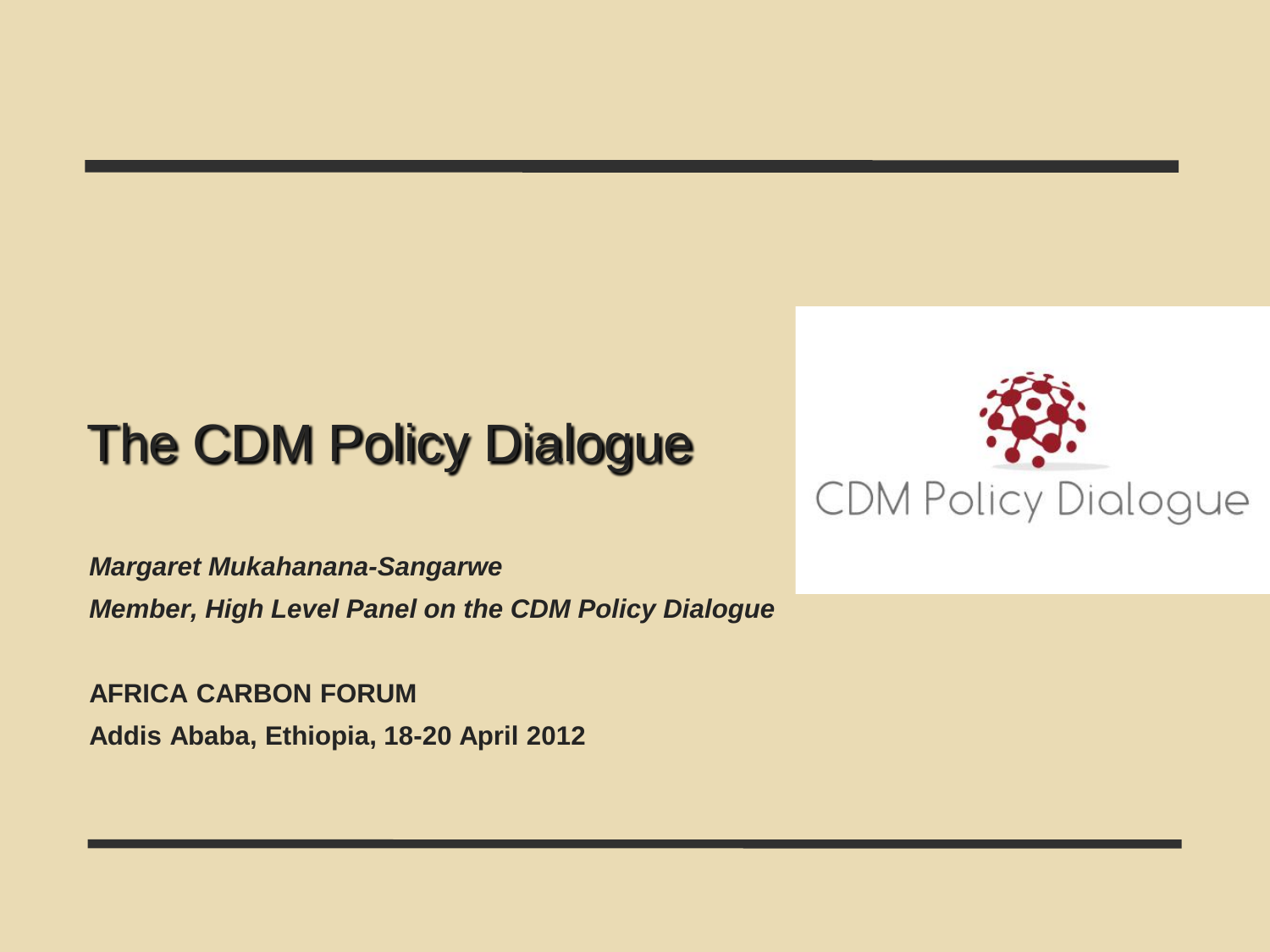## **Objective**

*The CDM Executive Board decided in late 2011 to launch an independent high-level Panel to conduct a CDM Policy Dialogue* 

*The objective of the policy dialogue is to make recommendations regarding how to best position the CDM to respond to future challenges and opportunities and ensure the effectiveness of the mechanism in contributing to future global climate action, based on a wide-ranging assessment of experience, benefits and shortcomings of the CDM and engagement with civil society, policymakers and market participants.*



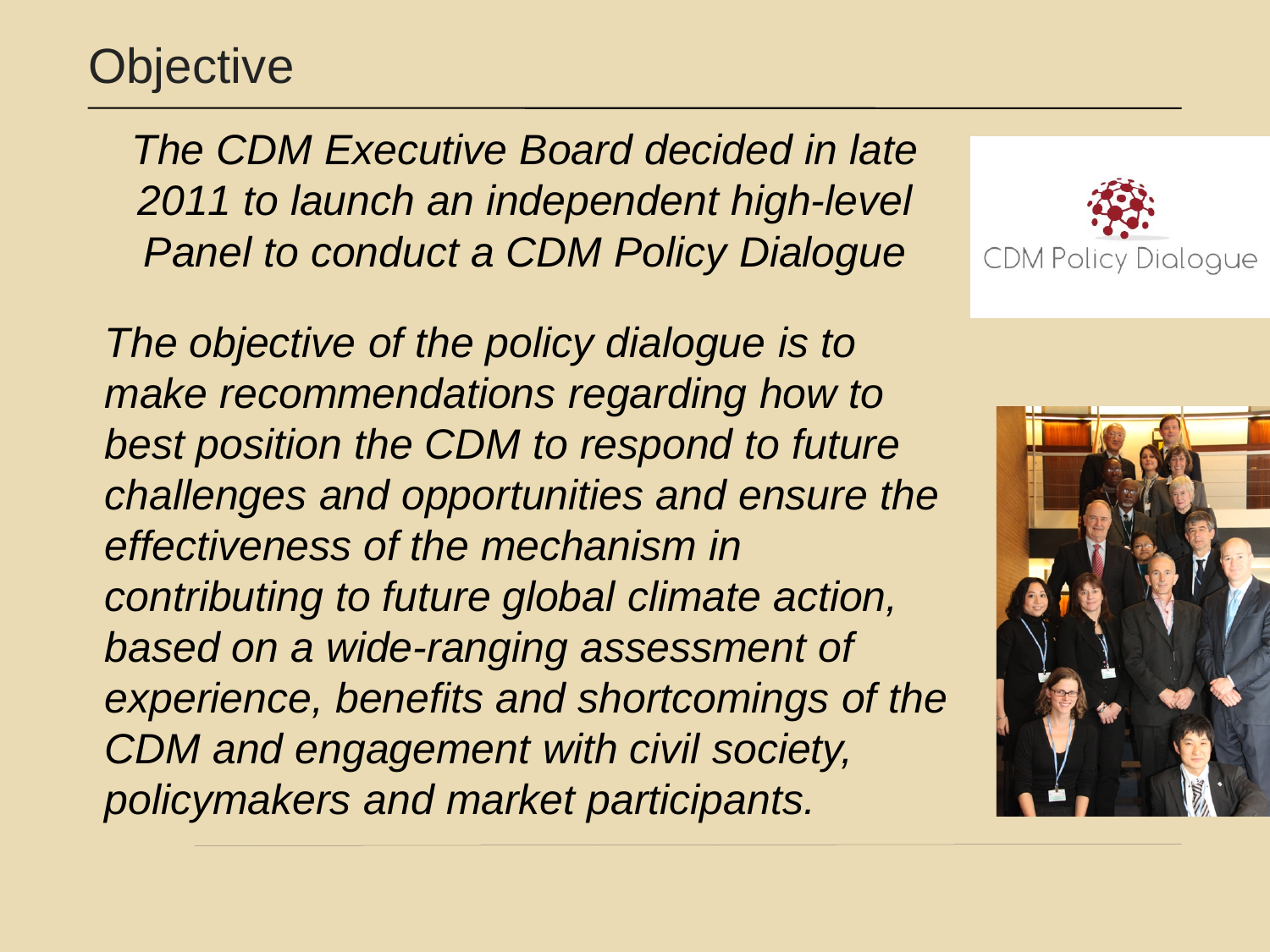*The main output of the dialogue is the publication of a report addressing the objective of the Policy Dialogue. It is expected that the report's recommendations will be of particular relevance to the ongoing intergovernmental negotiations on the future international climate regime, the revision by the CMP of the modalities and procedures of the CDM, and the work of the Board and the secretariat. The final report is to be available by September 2012.* 



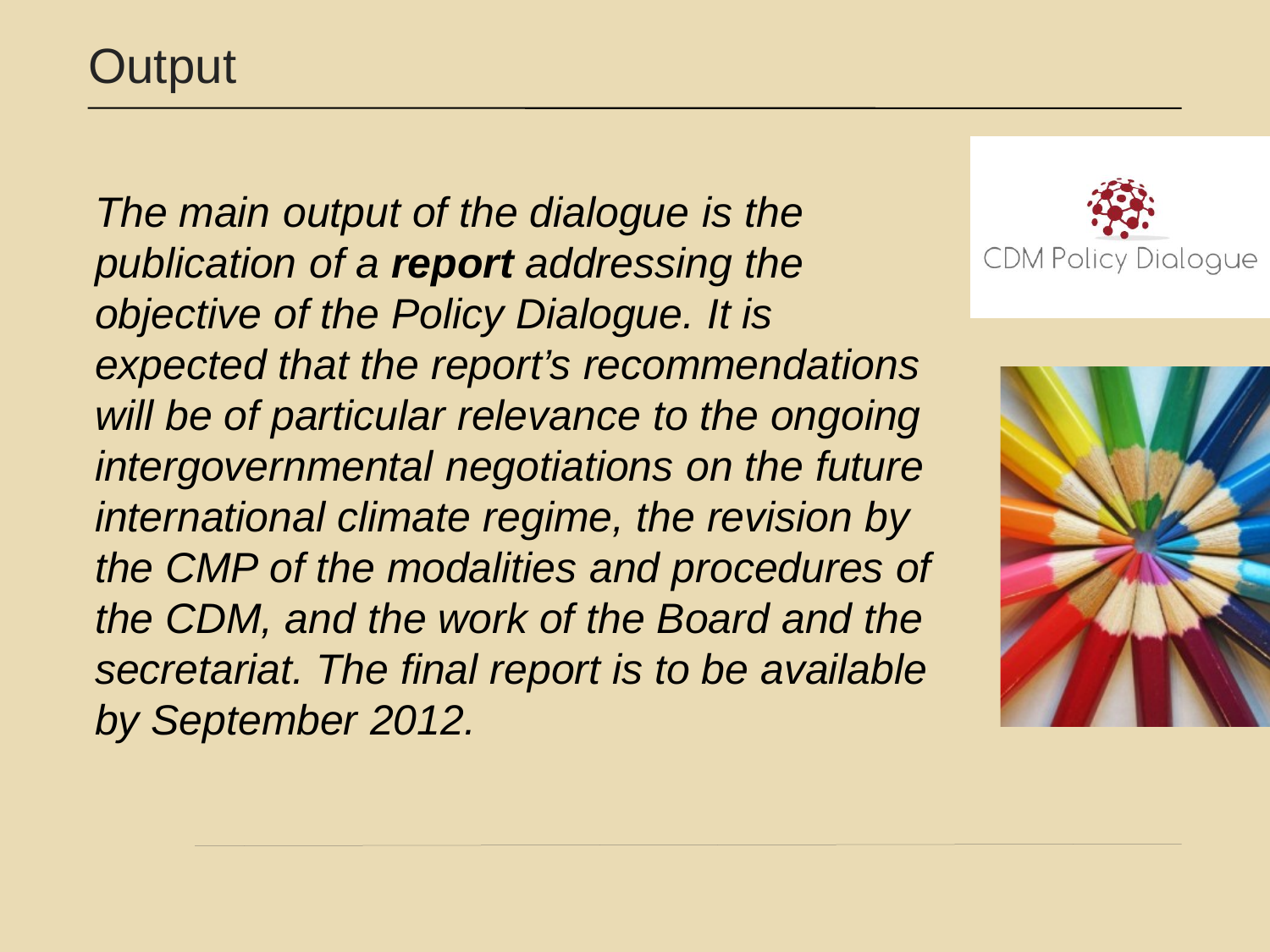- *58 submissions from CDM stakeholders provided input to the first meeting of the Panel (Bonn, 14-15 Feb 2012)*
- *The Panel adopted a work program, focussing on three areas:*
	- *Governance of the CDM*
	- *Impact of the CDM*
	- *Future context of the CDM*
- *In each area the Panel will conduct data collection, analysis, and stakeholder discussions.*



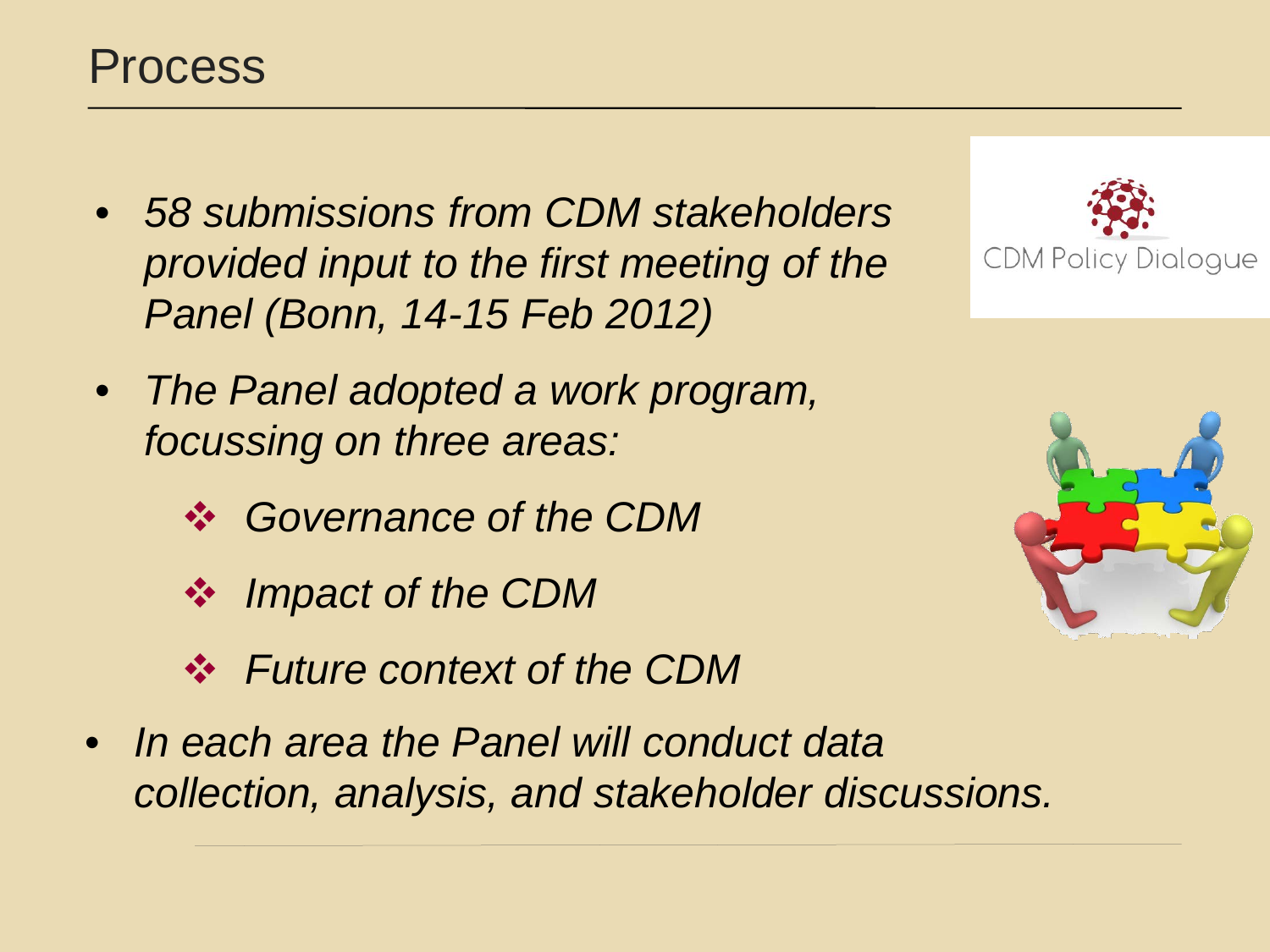#### Stakeholder interactions

- *On-line call for inputs*
- *Panel meetings*
- *Visits*
- *Observers to other events*
- *The panel recognizes that the Africa Carbon Forum is an important voice on the CDM*

*We wish to hear your views!*

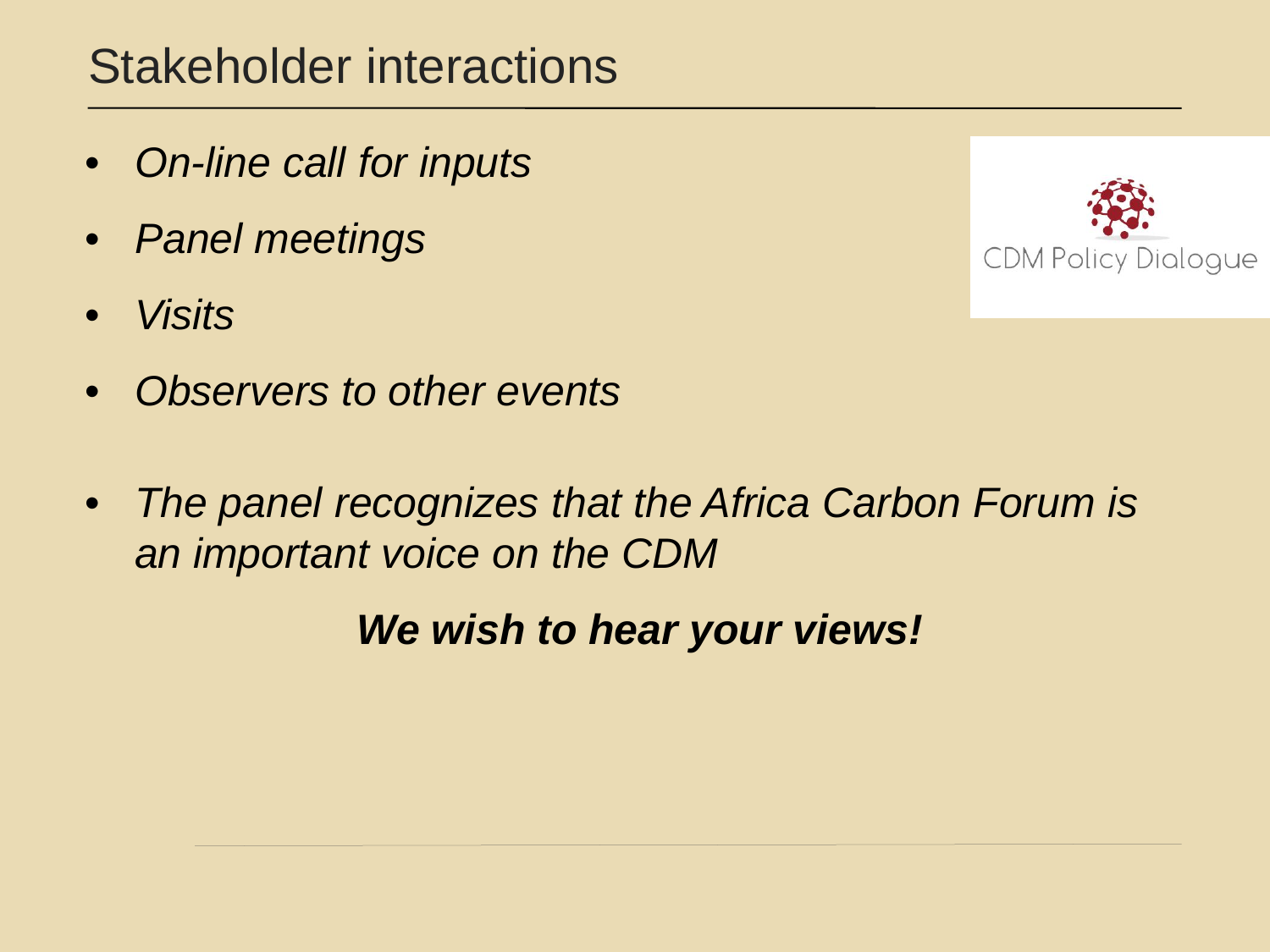## Stakeholder interactions during the ACF

- Wednesday 18 April @ 5.15pm 6.15pm
	- o Impact of CDM in Africa
	- o Governance of CDM
- Thursday 19 April  $@$  5.15 6.15pm
	- o Future of Carbon Markets
	- o CDM in Policy Context
- A series of bilateral meetings with various stakeholders